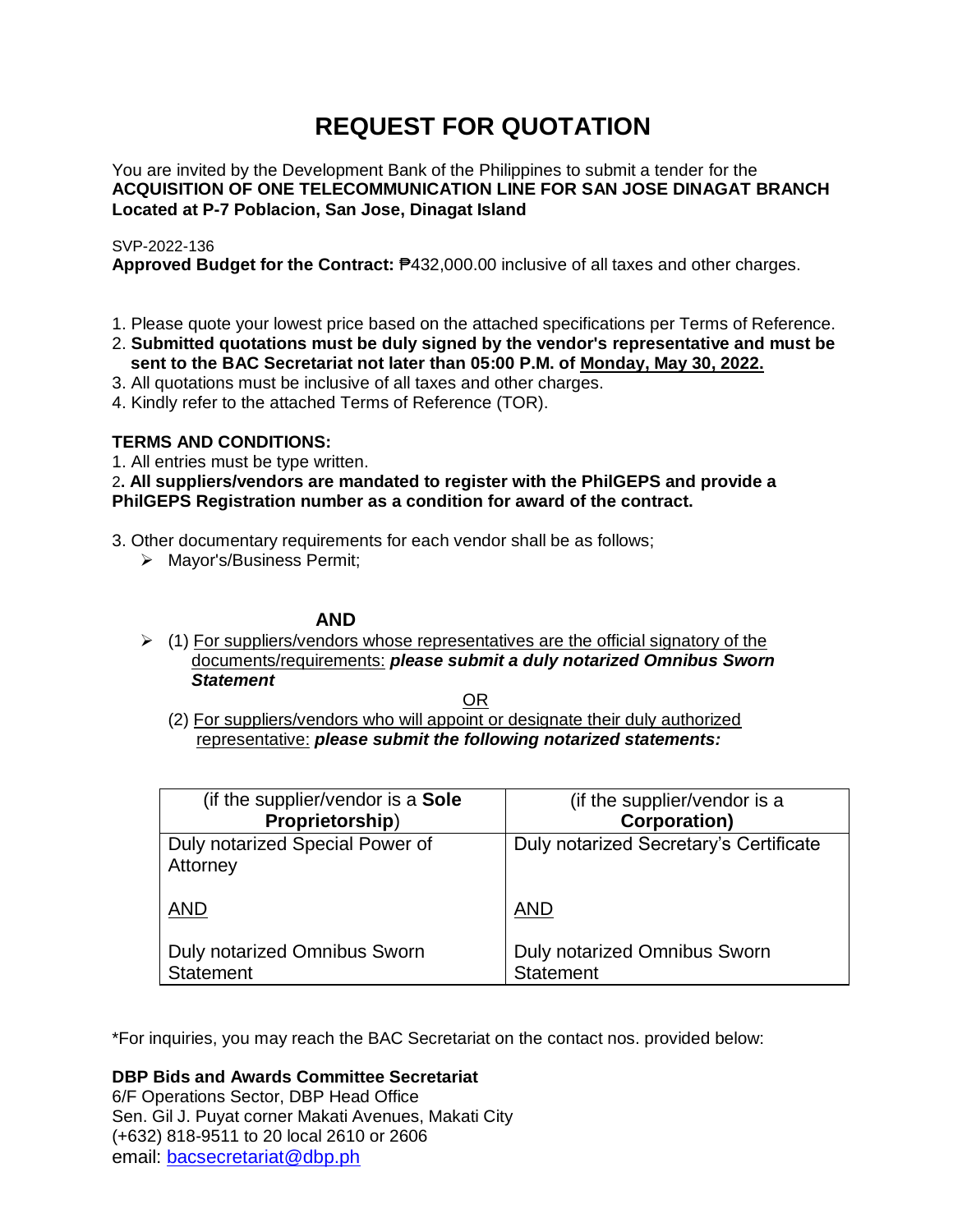**Annex A** 

### ACQUISITION OF NEW, ADDITIONAL AND/OR REPLACEMENT TELECOMMUNICATION LINE/CONNECTIVITY SERVICE FOR THE DEVELOPMENT BANK OF THE PHILIPPINES (DBP)-**SAN JOSE DINAGAT BRANCH**

#### APPROVED BUDGET FOR THE CONTRACT: Php 432,000

#### **TECHNICAL SPECIFICATIONS**

#### A. BACKGROUND

The telecommunication connectivity service (line) is for the connection of DBP online systems, services and facilities in any of the following DBP remote sites:

A.1. Branch Office, including:

A.1.a. Lending Center A.1.b. Cash Center A.1.c. Branch-Lite Unit

A.2. Automated Teller Machine (ATM)

#### **B. OBJECTIVE**

To acquire stable, reliable and secure telecommunication connectivity/line service to link DBP remote sites to the Head Office from an authorized and qualified telecommunication service provider (Telco).

#### C. COVERAGE OF THE CONTRACT

The contract will be for a one (1) year period starting from date of acceptance of service with the option for automatic renewal.

#### **D. MINIMUM SPECIFICATIONS**

- D.1. Connectivity/Line Service Availability
	- > The minimum availability of service is 99.6%.
- D.2. Connectivity/Line Specifications
- D.2.a. Branch Office ☑
	- Wired MPLS/VPN, Radio Last Mile with minimum of 10 Mbps  $D.2.a.i.$ bandwidth
	- D.2.a.ii. Inclusive network equipment, such as router and or router/modem, must not be on End-of-Life/End-of-Support status within the contract period
	- D.2.a.iii. Router must support GRE/mGRE tunneling and IP Security (ex. dynamic VPN) and SNMP
	- D.2.a.iv. DBP shall have the full access of the router
	- D.2.a.v. Provide near real time and historical link monitoring

#### D.2.b. ATM - Wired m.

- D.2.b.i. VPN connection at least 128 Kbps via MPLS
- D.2.b.ii. Inclusive network equipment, such as router and or router/modem, must not be on End-of-Life/End-of-Support status within the contract period
- D.2.b.iii. Support GRE tunneling and SNMP
- D.2.b.iv. Provide near real time and historical link monitoring

Page 1 of 4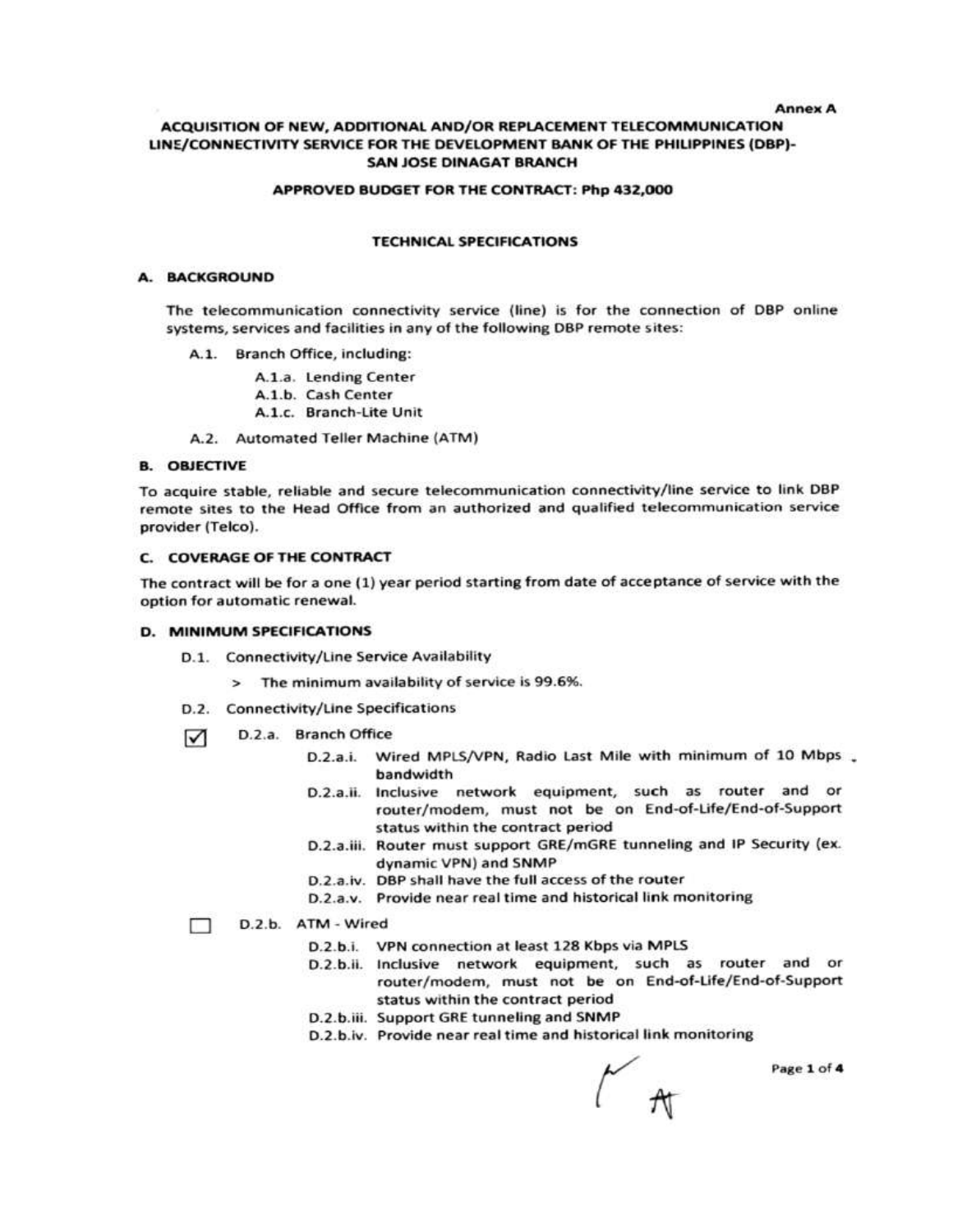ACQUISITION OF NEW, ADDITIONAL AND /OR REPLACEMENT OF TELECOMMUNICATION LINE / CONNECTIVITY SERVICE FOR THE DEVELOPMENT BANK OF THE PHILIPPINES (DBP)

- $\Box$  D.2.c.  $ATM Wireless$ 
	- D.2.c.i. Provide data transmission function by public GPRS/ GSM network or higher
	- D.2.a.vi. Inclusive network equipment, such as router and or router/modem, must not be on End-of-Life/End-of-Support status within the contract period
	- D.2.c.ii. Support GRE Tunneling and SNMP
	- D.2.c.iii. Provide GUI access for local and remote management
	- D.2.c.iv. Operate at -30~+75°C temperature
	- D.2.c.v. Has LED status indication
	- D.2.c.vi. Support RJ45 console port
	- D.2.c.vii. Include: 1 power cord, 2 antennas, 1 console cable, 1 set documentation
	- D.2.c.viii. Provide near real time and historical link monitoring.
	- D.2.c.ix. Meet the average latency requirement of not greater than 200ms measured using the Ping utility or any similar mobile applications
	- D.2.c.x. Meet signal requirement of not less than 2 bars measured using mobile or similar devices capable of said measurement
	- D.2.c.xi. DBP shall have full access to the Modem/Router
- D.3. Support Services and Incident Management
	- D.3.a. The Telco shall provide 24 x 7 onsite, telephone and email support. For every service unavailability/downtime reported, the response time shall be within thirty (30) minutes.
	- D.3.b. Upon the occurrence of service unavailability/downtime, the Telco shall:
		- D.3.b.i. Conduct problem isolation/resolution and link restoration activities
		- D.3.b.ii. Notification via electronic mail (E-mail) and telephone within one (1) hour of the occurrence
		- D.3.b.iii. Minimum of twice a day status report to DBP via E-Mail
		- D.3.b.iv. Estimated time of arrival (ETA) if onsite activities required
		- D.3.b.v. Estimated time of resolution (ETR)
		- D.3.b.vi. Root cause
		- D.3.b.vii. Comply with DBP policies on security and confidentiality during support services.

Page 2 of

- D.3.c. The Telco shall submit an incident report stating the reason/s for the outage and detailing the steps undertaken to resolve a particular problem upon DBP's request.
- D.4. Service Performance Review
	- > The Telco shall conduct a performance review session at least once every quarter of a year

### E. TELECOMMUNICATION CONNECTIVITY/LINE REQUIREMENT CLASSIFICATION

The primary objective of the following provisions is to have multiple Telcos per site, providing service redundancy, high availability and avoiding single point of failure.

 $\Box$  E.1. New Telecommunication Line Requirement

E.1.a. Covered Sites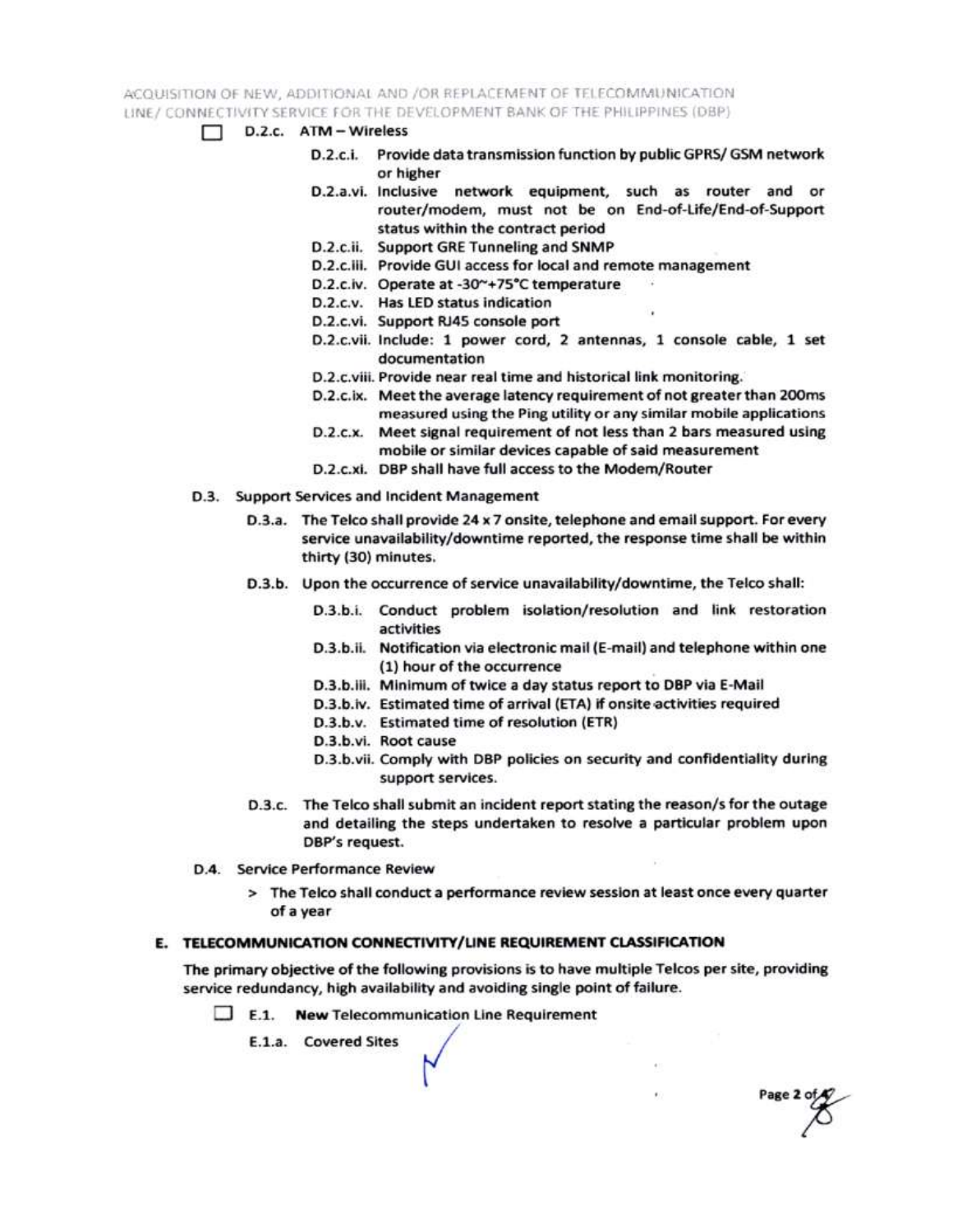ACQUISITION OF NEW, ADDITIONAL AND /OR REPLACEMENT OF TELECOMMUNICATION LINE/ CONNECTIVITY SERVICE FOR THE DEVELOPMENT BANK OF THE PHILIPPINES (DBP)

> New remotes sites

#### E.1.b. Telco Selection Criteria

- > Telecommunication Line for Branch Office
	- E.1.b.i. Two (2) different Telcos (Telco A and Telco B) shall be selected
	- E.1.b.ii. Telco A is the lowest (winning) provider
	- E.1.b.iii. Telco B is the second lowest provider
- > Telecommunication Line for Additional ATM Facility of a Branch Office
	- E.1.b.iv. The Telco must be different from the one which has the majority or most of the telecommunication connectivity services provided for the ATM/s of that Branch Office
- E.2. Additional Telecommunication Line Requirement Ð
	- E.2.a. Covered Sites
		- > For existing sites with existing telecommunication line/s
	- E.2.b. Telco Exception
		- > The Telco/s of the existing line/s servicing the site shall not be invited and will not be allowed to participate
- $\sqrt{ }$ E.3. Replacement Telecommunication Line Requirement
	- E.3.a. Covered Sites
		- > For existing sites with existing telecommunication line/s
	- E.3.b. Telco Exception
		- E.3.b.i. For Telco Redundancy Replacement
			- > The Telco of the existing line/s servicing the site including the one to be replaced shall not be invited and will not be allowed to participate
		- E.3.b.ii. Replacement for the Purpose of Telecommunication Line Capacity (Bandwidth) Upgrade
			- > The Telco of the other existing line/s servicing the site (i.e., other than the one to be replaced) shall not be invited and will not be allowed to participate
		- E.3.b.iii. For Wireless to Wired Facility Replacement
			- > The Telco of the other existing line/s servicing the site (i.e., other than the one to be replaced) shall not be invited and will not be allowed to participate

#### **F. DISCONTINUANCE OF SERVICE**

DBP can opt to discontinue the service within the contract period without pre-termination fee/s, if the Telco provider fails to meet the required minimum availability of service, specified in item D.1, for three (3) consecutive months (3-strike rule)

**G. PAYMENT** 

The payment shall be in a monthly basis every after the service acceptance.

Page 3 6t